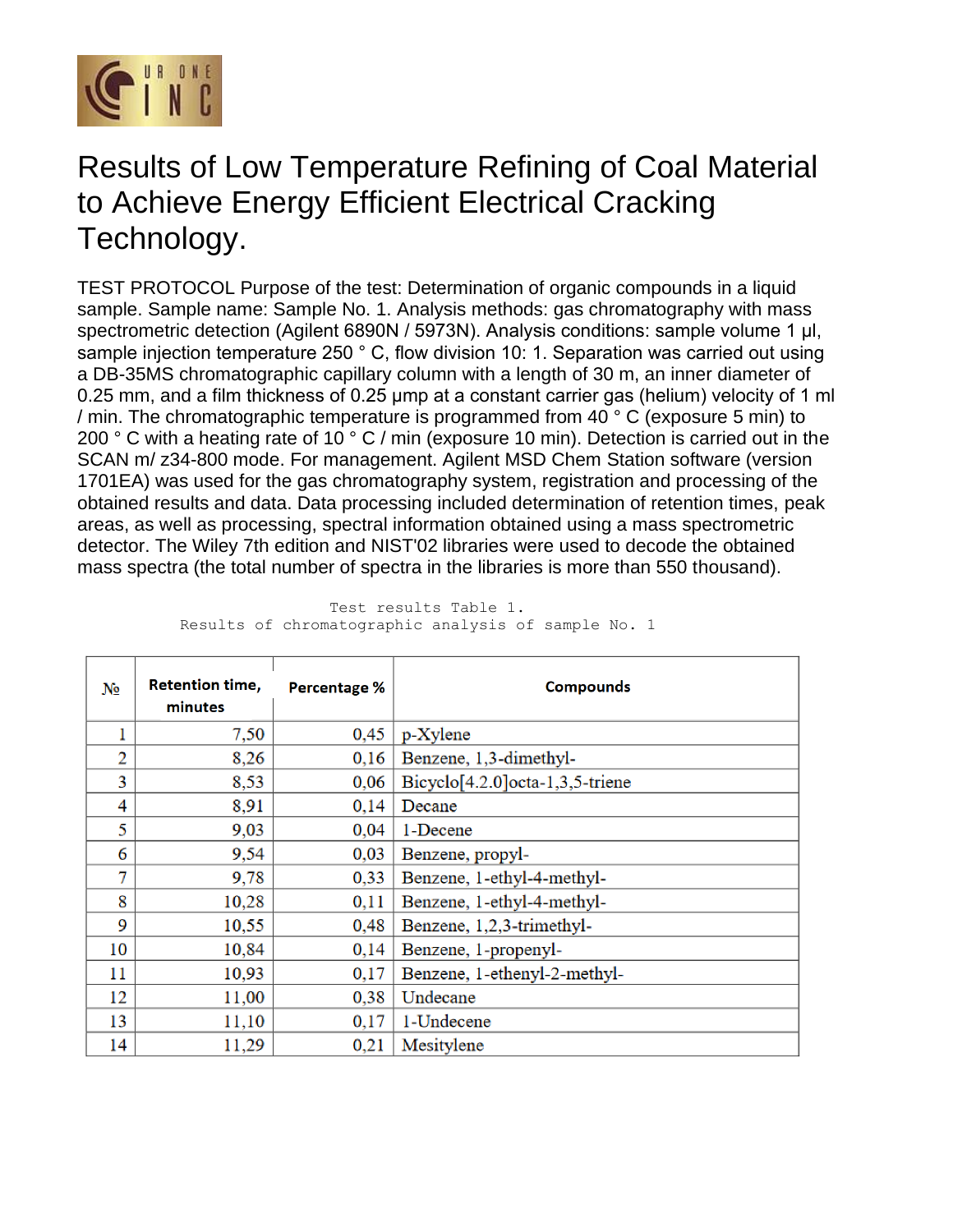

| 60  | 16,41 | 0,71 | Pentadecane, 2,6,10,14-tetramethyl-               |
|-----|-------|------|---------------------------------------------------|
| 61  | 16,52 | 0,56 | Benzene, 1-(2-butenyl)-2,3-dimethyl-              |
| 62  | 16,56 | 0,20 | Benzene, (1,3,3-trimethylnonyl)-                  |
| 63  | 16,66 | 4,65 | Naphthalene, 2-methyl-                            |
| 64  | 17,12 | 1,15 | Pentadecane                                       |
| 65  | 17,20 | 0,55 | 1-Pentadecene                                     |
| 66  | 17,38 | 0,48 | Cyclohexanecarboxylic acid, pentadecyl ester      |
| 67  | 17,67 | 0,15 | Benzene, 2-chloro-1,4-dimethyl-                   |
| 68  | 17,85 | 0,75 | 5,8-Dimethyl-1,2,3,4-tetrahydro-1-naphthol        |
| 69  | 17,94 | 2,32 | <b>Biphenyl</b>                                   |
| 70  | 18,06 | 0,19 | 2-Propanone, 1-(4-methoxyphenyl)-                 |
| 71  | 18,37 | 2,26 | Naphthalene, 2,6-dimethyl-                        |
| 72  | 18,48 | 3,96 | Naphthalene, 1,7-dimethyl-                        |
| 73  | 18,61 | 0,66 | Diphenylmethane                                   |
| 74  | 18,71 | 1,68 | Naphthalene, 1,6-dimethyl-                        |
| 75  | 18,93 | 0,34 | Anisole, p-(1-ethylvinyl)-                        |
| 76  | 19,01 | 0,65 | Naphthalene, 1,4-dimethyl-                        |
| 77  | 19,06 | 0,28 | Benzyl alcohol, a-isobutyl-2,4,6-trimethyl-       |
| 78  | 19,13 | 0,51 | Quinoline, 2,7-dimethyl-                          |
| 79  | 19,26 | 2,98 | 1,1'-Biphenyl, 4-methyl-                          |
| 80  | 19,36 | 1,17 | Naphthalene, 2-(1-methylethyl)-                   |
| 81  | 19,43 | 0,73 | 1,1'-Biphenyl, 2-methyl-                          |
| 82  | 19,57 | 1,02 | Heptadecane                                       |
| 83  | 19,65 | 0,89 | Benzene, (2,4-cyclopentadien-1-ylidenemethyl)-    |
| 84  | 19,93 | 0,38 | 2,2'-Dimethylbiphenyl                             |
| 85  | 20,00 | 2,35 | Dibenzofuran                                      |
| 86  | 20,11 | 0,33 | 1,1'-Biphenyl, 2-methyl-                          |
|     |       |      | 2,2,7,7-Tetramethyltricyclo[6.2.1.0(1,6)]undec-4- |
| 87  | 20,18 | 0,22 | en-3-one                                          |
| 88  | 20,26 | 1,55 | Naphthalene, 2,3,6-trimethyl-                     |
| 89  | 20,31 | 0,33 | 4-Ethylbiphenyl                                   |
| 90  | 20,45 |      | $0,87$   1,1'-Biphenyl, 2-ethyl-                  |
| 91  | 20,50 |      | $0,53$   4,4'-Dimethylbiphenyl                    |
| 92  | 20,70 |      | 2,25   Naphthalene, 1,6,7-trimethyl-              |
| 93  | 20,78 | 0,52 | 1-Octadecene                                      |
| 94  | 20,94 |      | $2,54$ Fluorene                                   |
| 95  | 21,08 | 0,72 | 2,2'-Dimethylbiphenyl                             |
| 96  | 21,39 | 2,58 | 9H-Xanthene                                       |
| 97  | 21,48 | 1,10 | 1,4,5,8-Tetramethylnaphthalene                    |
| 98  | 21,64 | 1,84 | 2-Hydroxyfluorene                                 |
| 99  | 21,70 | 0,42 | Chamazulene                                       |
| 100 | 21,85 | 1,16 | Nonadecane                                        |
| 101 | 21,95 |      | 0,50   1-Tricosene                                |
| 102 | 22,18 | 0,63 | Phenol, 4-(2-phenylethenyl)-, (E)-                |
| 103 | 22,45 | 1,45 | 9H-Fluorene, 2-methyl-                            |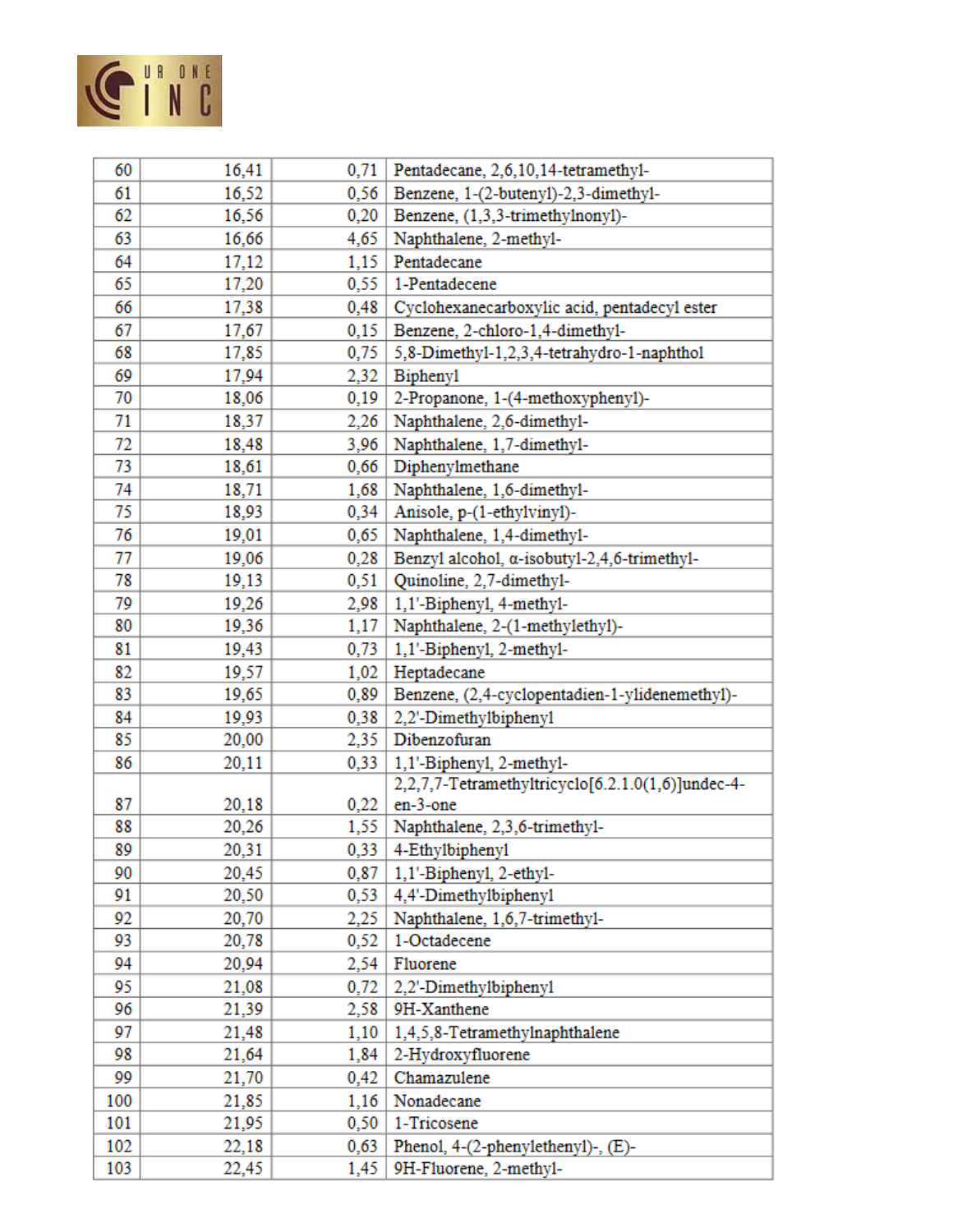

| 15  | 11,54 | 0,20 | Benzene, 1,3-diethyl-                        |
|-----|-------|------|----------------------------------------------|
| 16  | 11,63 | 0,09 | Benzene, butyl-                              |
| 17  | 11,74 | 0,25 | Benzene, 2-ethyl-1,4-dimethyl-               |
| 18  | 11,78 | 0,18 | Indane                                       |
| 19  | 11,91 | 0,10 | Benzene, 1-methyl-3-propyl-                  |
| 20  | 12,08 | 0,06 | Undecane, 2-methyl-                          |
| 21  | 12,13 | 0,14 | Benzene, 1-ethyl-2,4-dimethyl-               |
| 22  | 12,22 | 0,87 | Indene                                       |
| 23  | 12,38 | 0,13 | Phenol, 2-methyl-                            |
| 24  | 12,44 | 0,05 | Benzene, 1-methyl-4-(1-methylethenyl)-       |
| 25  | 12,58 | 0,18 | Indan, 1-methyl-                             |
| 26  | 12,73 | 0,14 | Benzene, 1-methyl-4-(2-propenyl)-            |
| 27  | 12,77 | 0,83 | Dodecane                                     |
| 28  | 12,86 | 0,39 | Cyclododecane                                |
| 29  | 13,04 | 0,17 | Benzene, 1,2,4,5-tetramethyl-                |
| 30  | 13,20 | 0,20 | Benzene, 1,3-diethyl-5-methyl-               |
| 31  | 13,40 | 0,21 | Benzene, pentyl-                             |
| 32  | 13,60 | 0,46 | Benzene, 1-methyl-2-(2-propenyl)-            |
| 33  | 13,70 | 0,40 | Tetradecane                                  |
| 34  | 13,79 | 0,11 | Benzene, 1-methyl-4-(1-methylpropyl)-        |
| 35  | 13,84 | 0,49 | Benzene, 4-ethenyl-1,2-dimethyl-             |
| 36  | 14,03 | 1,01 | 2-Methylindene                               |
| 37  | 14,14 | 0,24 | 2-Methylindene                               |
| 38  | 14,18 | 0,53 | 1,4-Dihydronaphthalene                       |
| 39  | 14,24 | 0,26 | 3,4-Dimethylcumene                           |
| 40  | 14,34 | 1,20 | Tridecane                                    |
| 41  | 14,42 | 0,60 | 1-Tridecene                                  |
| 42  | 14,71 | 0,15 | 2-Phenylpent-4-enol                          |
| 43  | 14,89 | 0,28 | 1H-Indazole, 5,7-dimethyl-                   |
| 44  | 15,02 |      | $4,19$ Naphthalene                           |
| 45  | 15,11 | 0,36 | 2-Ethyl-2,3-dihydro-1H-indene                |
| 46  | 15,15 | 0,21 | Bicyclo[4.2.1]nona-2,4,7-triene, 7-ethyl-    |
| 47  | 15,23 | 0,17 | 1H-Benzimidazole, 5,6-dimethyl-              |
| 48  | 15,26 | 0,15 | Dodecane, 2,6,10-trimethyl-                  |
| 49  | 15,38 | 0,26 | 1H-Indene, 2,3-dihydro-4,7-dimethyl-         |
| 50  | 15,44 | 0,27 | Phenol, 2-ethyl-4-methyl-                    |
| 51  | 15,50 | 0,21 | 2-Phenyl-4-penten-2-ol                       |
| 52  | 15,62 | 0,37 | 1H-Indene, 2,3-dihydro-4,7-dimethyl-         |
| 53  | 15,69 | 0,21 | Phenol, 4-propyl-                            |
| 54  | 15,73 | 0,22 | 1H-Indene, 4,7-dimethyl-                     |
| 55. | 15,78 | 1,41 | Tetradecane                                  |
| 56  | 15,87 | 0,55 | Cyclohexanecarboxylic acid, tetradecyl ester |
| 57  | 15,97 | 0,26 | 1H-Indene, 2,3-dihydro-4,7-dimethyl-         |
| 58  | 16,07 | 0,47 | Oxalic acid, hexyl 2-isopropylphenyl ester   |
| 59  | 16,35 | 0,65 | 1H-Indene, 1,1-dimethyl-                     |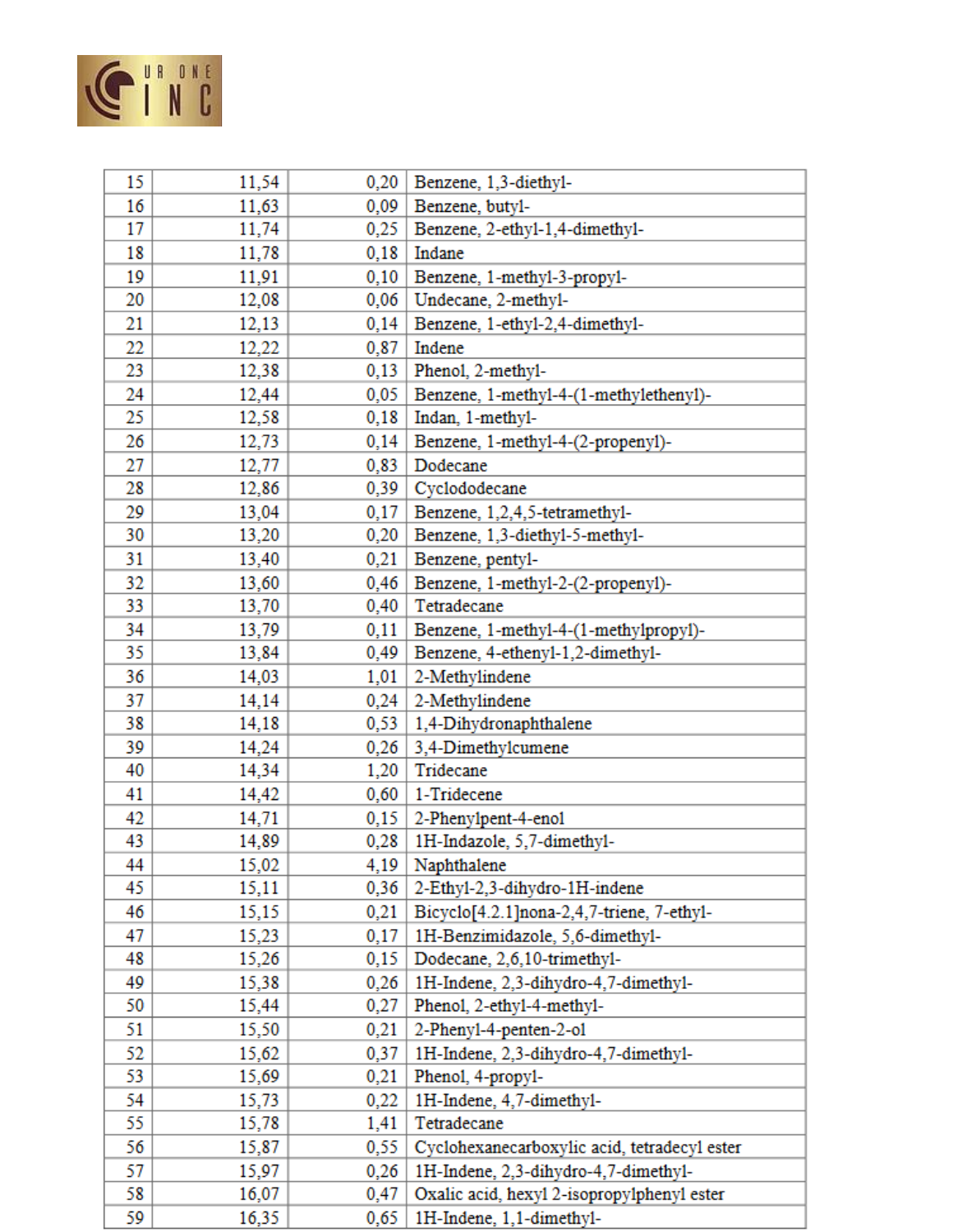

| 104 | 22,60 | 1,62 | 9H-Fluorene, 3-methyl-                           |
|-----|-------|------|--------------------------------------------------|
| 105 | 22,78 | 1,28 | Naphtho <sup>[2,1-b]furan, 1,2-dimethyl-</sup>   |
| 106 | 23,30 | 1,66 | Eicosane                                         |
| 107 | 23,78 | 0,28 | Phenol, 4-(2-phenylethenyl)-                     |
| 108 | 23,98 | 0,95 | Benzo[c]cinnoline, 4-methoxy-                    |
| 109 | 24,12 | 0,22 | Naphthalene, 1,2,3-trimethyl-4-propenyl-, (E)-   |
| 110 | 24,38 | 0,58 | 4-Phenanthrenol, 1,2,3,4-tetrahydro-4-methyl-    |
| 111 | 24,64 | 3,91 | Phenanthrene                                     |
| 112 | 24,73 | 0,36 | Benzene, 1-methoxy-3-(2-phenylethenyl)-, (E)-    |
| 113 | 24,83 | 1,61 | Anthracene                                       |
| 114 | 25,24 | 0,68 | Heneicosane                                      |
| 115 | 25,42 | 0,46 | 1,1'-Biphenyl, 3,3',4,4'-tetramethyl-            |
| 116 | 25,55 | 0,39 | Benzo[h]quinoline                                |
| 117 | 25,63 | 0,37 | Phenanthrene, 9,10-dihydro-1-methyl-             |
| 118 | 26,00 | 0,96 | 1H-Indene, 1-(phenylmethylene)-                  |
| 119 | 26,59 | 0,79 | 1H-Indene, 2,3-dihydro-2-methoxy-1-phenyl-, cis- |
| 120 | 26,86 | 1,96 | Benzenamine, 4-nitroso-N-phenyl-                 |
| 121 | 27,13 | 2,78 | Phenanthrene, 2-methyl-                          |
| 122 | 27,90 | 0,77 | Docosane                                         |
| 123 | 28,10 | 0,78 | Anthracene, 2-methyl-                            |
| 124 | 28,46 | 1,71 | Phenanthrene, 1-methyl-                          |
| 125 | 29,37 | 0,32 | Phenanthrene, 4,5-dimethyl-                      |
| 126 | 29,89 | 1,14 | Naphthalene, 2-phenyl-                           |
| 127 | 30,16 | 0,54 | Acetamide, N-9H-fluoren-2-yl-N-hydroxy-          |